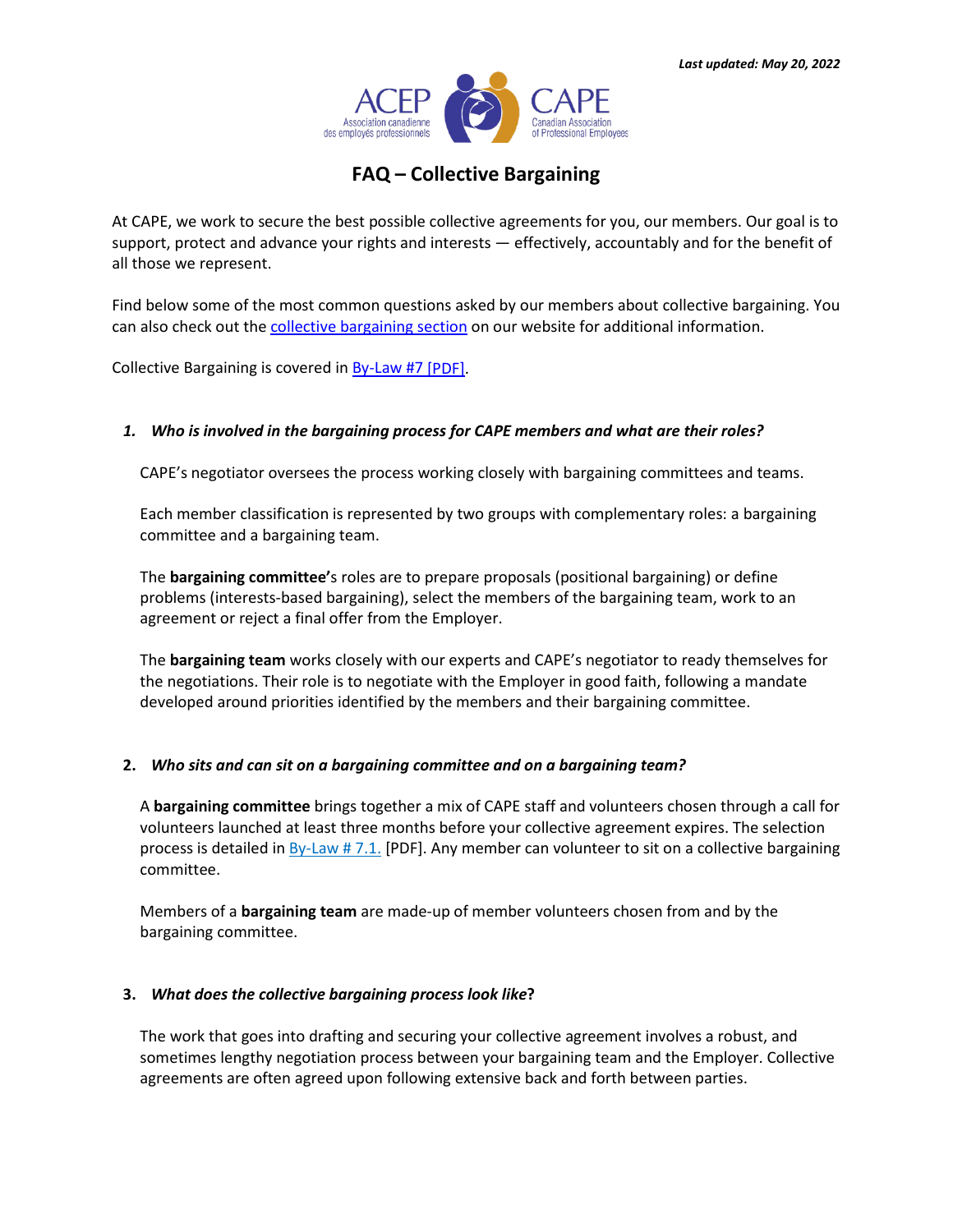

### **4.** *When does CAPE usually start negotiating with the Employer?*

CAPE usually starts negotiating with the Employer before the expiry date of your collective agreement.

According to the *[Federal Public Sector Labour Relations Act](https://laws-lois.justice.gc.ca/eng/acts/p-33.3/)*, applicable for EC and TR groups, CAPE can send a notice to bargain four months before the expiry date of the collective agreement, at earliest.

As for the Library of Parliament and Office of Parliamentary Budget Officer groups, notice to bargain could be served two months before the expiry date of the collective agreement at earliest as per the *[Parliamentary Employment and Staff Relations Act](https://laws-lois.justice.gc.ca/eng/acts/P-1.3/)*.

After notice to bargain collectively is given, CAPE and the employer must meet and commence to bargaining collectively within 20 days, unless the parties agree otherwise.

### **5.** *Who decides what to negotiate on***?**

CAPE members and their bargaining committee do.

Bargaining committees consult the membership on what issues they wish to see negotiated. Members are typically consulted via online surveys managed through emails, weeks or months ahead of bargaining sessions. The information collected helps set priorities and develop proposals to bring to the bargaining table.

Feedback and answers submitted by members are kept strictly confidential and no identifying information is ever disclosed to management, at the bargaining table or elsewhere.

Having your updated email address is a prerequisite to participate in those surveys. Members' email addresses are acquired through [registration](https://acep-cape-portal.microsoftcrmportals.com/en-US/portalregistration/) and can always be changed later.

# **6.** *On what factors is CAPE's negotiation mandate based on***?**

The 'mandate' can be defined as agreed instructions about the kinds of deals CAPE can explore and agree to at the bargaining table.

CAPE's mandate is developed based on factors such as the membership survey, but also on the research and analysis conducted by CAPE's research team, which look at gains by comparators, CAPE labour relations data and emerging trends.